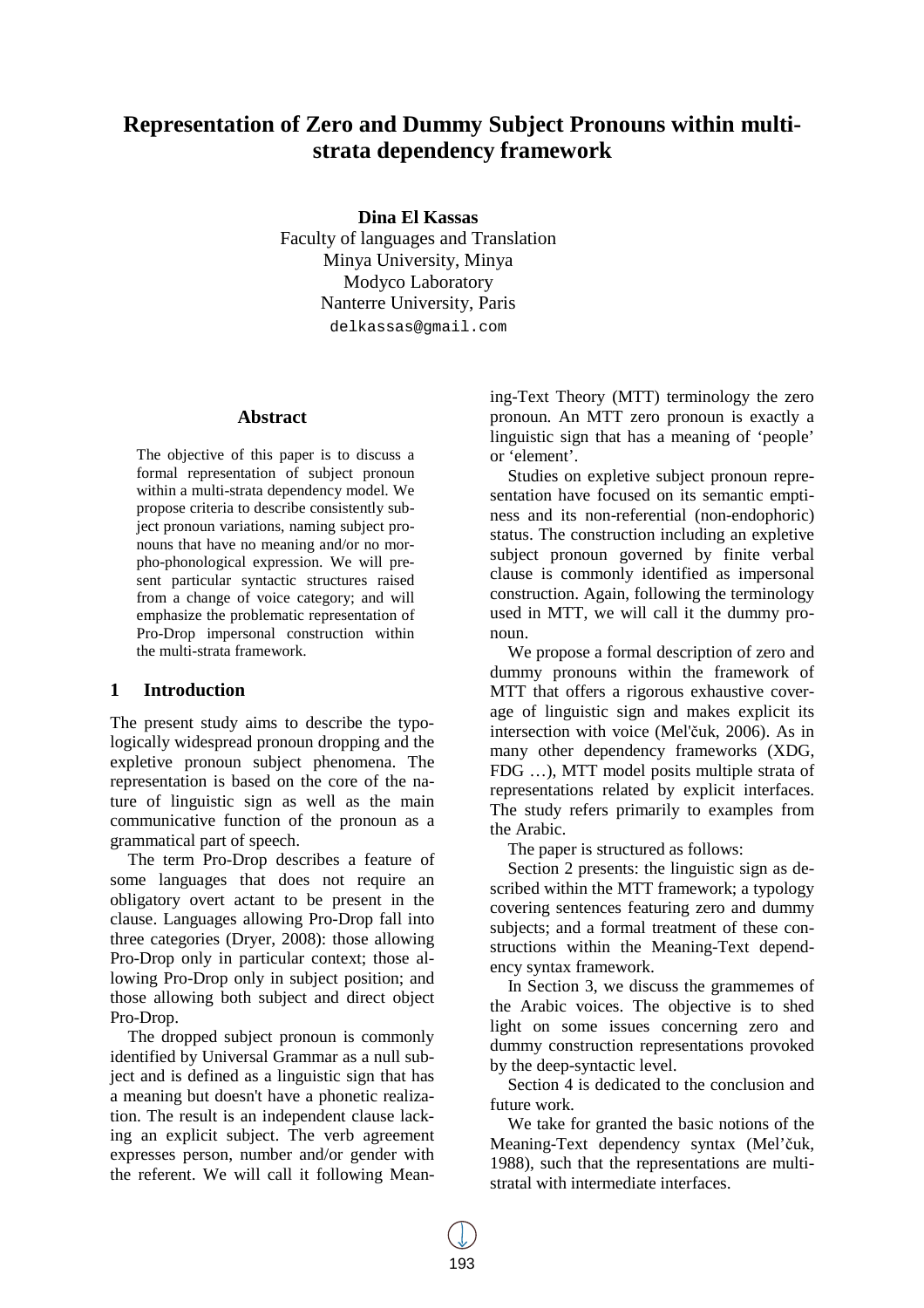The sentence structure at the semantic level is a dependency network. Each node is labeled by a language-specific semantic unit which corresponds to one particular word-sense. The oriented arcs connect the head predicate to its arguments, or semantic actants. Arc labels are consecutively numbered. These numbers distinguish semantic relations of the argument-topredicate type. Roughly, the numbering follows the needs of semantic decomposition.

The sentence structures at deep and surface syntactic levels are dependency trees with lexemes being represented as nodes and syntactic relations as arcs. At the deep-syntactic level, the syntactic relations presenting actant relations are numbered by I, II, III, etc. and are assumed to be universal. At the surfacesyntactic level, the encoded syntactic relations are language-specific functions (e.g. subject, direct object, oblique-object etc.).

# **2 Linguistic sign in MTT**

According to the traditional Saussurean definition, a linguistic sign combines a signifier (a sound image, i.e. *signifiant*) and a signified (a concept, i.e. *signifié*). So, if x is a sign, x should be a combination of a phonetic realization and a meaning.

To these two components of the linguistic sign entity, a set of properties is added to give necessary syntactic information that specifies the correct combination of the given sign with other.

In MTT, the lexeme assuming the surfacesyntactic subject function should be linked to nodes in both deep morpho-phonological and deep-syntactic levels and must have its own syntactics.

When the subjectal role is assumed by a pronoun, it should normally have an endophoric function, i.e. it should refer to another lexeme in the text. We have thus a first distinction: **"endophoric ~ non endophoric [subject pronoun]"** (*or a personal ~ impersonal pronoun*). Additionally, the subject pronoun may or may not have a morpho-phonological realization. Here comes the second distinction: **"overt ~ zero [subject pronoun]"**.

By subject pronoun, we refer only to the third personal pronouns such as English HE, SHE or THEY that assume a referential function but don't have a meaning in opposition with pronouns such as English I, WE or YOU that do have a meaning.

According to these two distinctions, we have four possible combinations in case of subject pronoun:

## 1) **Subject pronoun having a phonetic realization and filling an endophoric func-** $\text{tion} \rightarrow \text{[full pronoun]}$

It is off-topic to discuss here full pronoun. At any rate, subjects of type (1) are not relevant for our topic. The pronominalized and communicatively salient subject appears on the surface in Anti-Pro-Drop structures. The indefinite pronouns ON (French) and MAN (German) linked to the semantic collective/generic actant are considered as subject full pronouns.

## 2) **Subject pronoun having no phonetic realization but filling an endophoric**   $function \rightarrow [zero \, pronoun]$

By zero pronoun, we mean a pronoun that is morpho-phonetically empty. We are aware that the term in MTT terminology refers to zero meaning and not zero physical expression. Yet, we use it for lack of a better term. The subject pronoun appears in the SSyntS as a meaningful zero or empty lexeme and controls the agreement of the verb. Arabic has a wide range of sentences lacking an overt sentence element. For example, the copula KĀNA '(to) be' has a zero present indicative form and governs sentences traditionally called nominal sentences:

| $(1)$ $\mathcal{O}_{k\bar{a}na}$ | 'alqalaqu               | mubarrarun    |
|----------------------------------|-------------------------|---------------|
| V is                             | N.concern               | ADJ.justified |
|                                  | 'Concern is justified'  |               |
| vs. kāna                         | 'algalagu               | mubarraran    |
| V.was                            | N.concern               | ADJ.justified |
|                                  | 'Concern was justified' |               |

Zero radicals are also frequent in Slavic, Romanian and Semitic languages. The zero sign lacks the signifier. The trace of the presence of a zero subject pronoun in the sentence is the feature of its syntactics that is copied on the verb via a rich agreement and is communicatively salient:

(2) Rus *Stučat v dver´* '[they] knock at door' It Fumo '[he] smokes' Sp *Llaman a la puerta* '[Someone] is knocking the door' Ar '*akalū*V.3.pl.*masc* '[they] ate' Hebrew *axaltiv*<sub>.active.past.1.sg *tapuax* '[I] ate an</sub> apple'

In Arabic, the subject pronoun is not realized phonetically and the verb exhibits a full PNG agreement. The Arabic inflected verb agrees with its subject pronoun in person (1, 2, 3), number (singular, dual, plural) and gender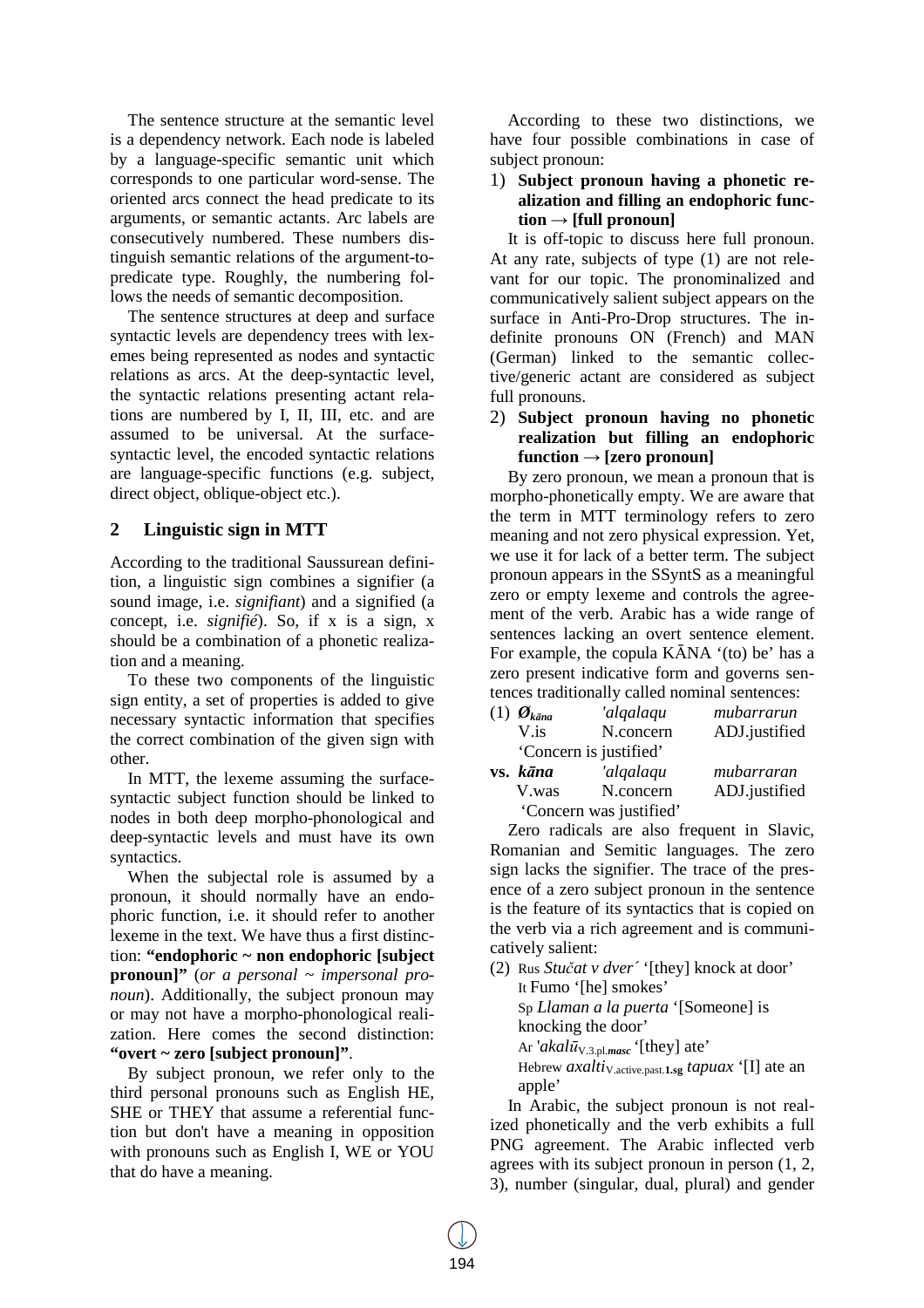(masculine, feminine). This rich verb agreement allows the suppression, or more precisely the non-realization of the pronominal inaccentuated subject, avoiding thus a grammatical redundancy without giving rise to any ambiguity:

(3) *'akalū*V.eat.active.past.**3.masc.pl** *'akalna*V.eat.active.past**.3.fem.pl** *'ukilū*V.eat.passive.past.**3.masc.pl**

The meaningful subject pronoun with zero form may be compatible with a specific individual who satisfies the description, giving so an existential reading, but it may also imply a generic universal reading. In both cases, the morpho-phonetically zero-subject pronoun denotes an endophoric relation with a full lexeme in the sentence or the text. This pronoun must be distinguished from the dummy-subject one commonly described as an impersonal construction (cf. figure 1).



**Figure 1: zero-form meaningful subject pronoun**

Zero subject sign has to be carefully distinguished from deleted subject. The syntactic operation of deletion or ellipsis consists in removing a sign from a representation, like when we answer a question; while zero sign lacks the overt signifier but is not omitted. There are different types of ellipsis but we are not interested here in the distinction between discourse ellipsis and Pro-Drop phenomenon. Let's just mention that an elided subject can be reconstituted in context, but a zero-form subject pronoun cannot. In the following example, the subject *hathā* is elided.

| $(4)$ - hal                 | <b>hatha</b> mumkinun?                               |
|-----------------------------|------------------------------------------------------|
| interro. this possible      |                                                      |
| 'Is this possible?'         |                                                      |
|                             | - na <sup>c</sup> am <del>hathā</del> mumkin dziddan |
| yes                         | possible very                                        |
| 'Yes, it is very possible'. |                                                      |

Meteorological expressions present also a case of meaningful subject dropped pronoun. In sentences (5a) and (5b), the verb agreement presents a case of zero-form semantically full pronoun: the verbs are at the active.present.3.**fem**.sg inflectional forms and indirectly govern the pronoun  $h\bar{a}_{3,\text{fem},sg}$ , referring to *alsamā'* 'the sky' which is a feminine noun in Arabic.

| $(5)$ a. 'inna=h $\bar{a}$                                                        | tumtir $[\emptyset_{\text{PRO}}]$ |
|-----------------------------------------------------------------------------------|-----------------------------------|
| Particule=PRO <sub>3.fem.sg</sub>                                                 | $V_{act, pr. 3. fem. sg} [she]$   |
| assert=she                                                                        | rains                             |
| '[she] rains'                                                                     |                                   |
| b. tar <sup>c</sup> adu [ $\mathcal{O}_{PRO}$ ]   tabruqu [ $\mathcal{O}_{PRO}$ ] |                                   |
| $V_{act, pr.3. fem.sg}$ [she]   $V_{act, pr.3. fem.sg}$ [she]                     |                                   |
| thunders                                                                          | lightens                          |
| '[she] thunders'   '[she] lightens'                                               |                                   |

It is also accurate to assign to meteorological verbs the noun *alsamā'* as an explicit SSynt subject, thus the following sentences are correct: '*tumtir alsamā'u*', '*tar<sup>c</sup> adu alsamā'u*', etc. This assignation of meteorological verbs to the appropriate nature force is frequent in Arabic:

| $(6)$ a. tahubbu                     | alrijāķu             |
|--------------------------------------|----------------------|
| $V_{\text{act.pr.3.fem.sg}}$         | $N_{\text{fem.}NOM}$ |
| blows                                | the winds            |
| 'It blows'                           |                      |
| b. jabzuģu                           | alfadzru             |
| $V_{\text{act.pr.3}.\text{masc.sg}}$ | $N_{\text{fem.}NOM}$ |
| emerged                              | the dawn             |
| 'It dawns'                           |                      |

The corresponding equivalent in Anti-Pro-Drop language like English is generally an impersonal construction with a semantically empty explicit subject pronoun.

3) **Subject pronoun having phonetic realization but not filling an endophoric function → [dummy pronoun]** 

The subject is semantically empty and thus presents a **dummy sign** which is defined as a sign lacking the signified. The dummy subject occurs in impersonal constructions. Indeed, an impersonal construction is defined by the presence of an automatically generated subject pronoun that does not correspond to a deepsyntactic / semantic actant, which means that the pronominal subject is not assuming an endophoric function in the discourse. The term 'impersonal construction' is quite felicitous but it is so entrenched in the linguistic literature that it is impossible to spare. However, we find it more accurate to talk about **a semantically empty non-endophoric subject pronoun** and so, only  $3<sup>rd</sup>$  singular pronoun may be the subject of an impersonal construction,  $1<sup>st</sup>$  and  $2<sup>sd</sup>$ pronouns cannot be the subject of an impersonal construction as they have semantic referents. We have examples of dummy sign in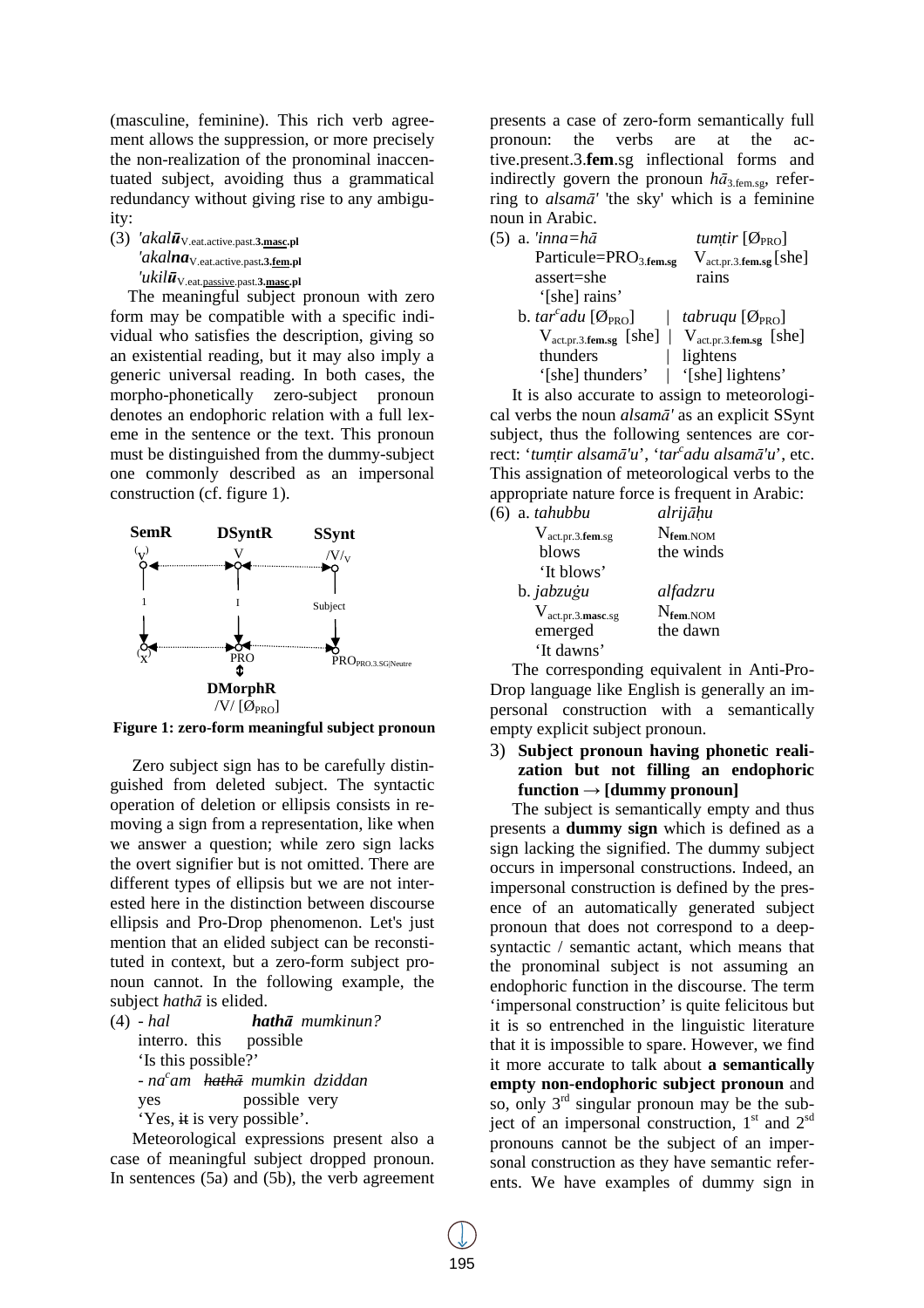Anti-Pro-Drop languages: IT (English), IL (French), etc.

(7) a. Fr.  $Il$  tonne  $=$  'It thunders'.

b. Fr *Il est arrivé 3 personnes* = 'It comes 3 persons'.

c. Fr *Il a été détruit 3 camions* = 'It was destroyed three trucks'.

In principle, the dummy construction can be used with all types of verbs (transitive, intransitive, pronominal) and combines with voice grammemes in the language. Figures (2) and (3) present semantic and syntactic patterns of impersonal constructions:







4) **Subject pronoun having no phonetic realization and not filling an endophoric function → [dummy zero pronoun]** 

The fourth case presents subjectless sentences including those lacking subjects even in the SSyntS. The pronoun represents a sign lacking both the signified and the signifier: (8) It. *Piove* 'Rains' = 'It rains'

Serb. *Grmi* 'thunders' = 'It thunders'

Arabic has a particular zero-subject pronoun featuring an impersonal structure, as in the examples (9a) and (9b) featuring a subjective suppressive voice; the verbs are systematically in the SubjSupp.3.masc.sg inflectional form:

(9) a. *murra bi=hindin*  $V_{SubjSupp.3.\text{masc.sg}}$  PREP= $N_{GEN}$ passed by=Hind

'[Someone] passed by=Hind'

| b. nīma                         | fī                    | aldāri    |
|---------------------------------|-----------------------|-----------|
| $V_{SubjSupp.3.\text{masc.sg}}$ | <b>PREP</b> $N_{GEN}$ |           |
| slept                           | in                    | the house |
| '[Someone] slept in the house'  |                       |           |

We will discuss thoroughly the SubiSupp grammeme in section 3. Let's say here that, on the one hand, the subject pronoun has no physical expression and thus presents a zero pronoun. On the other hand, it will not be accurate to describe it as a dummy zero pronoun because it is not semantically empty: even if the zero-subject pronouns in examples (9a) and (9b) are not linked to specific entities, the sentences still have an existential reading: 'one or few persons passed by Hind', 'one or few persons slept in the house'. The semantic actant in both cases must be a human agent: the subject pronoun of a verb in the subjective suppressive voice could not correspond to a non-human agent. Thus, the sentences *marra alkilābu bi=hindin* 'the dogs passed by Hind' could not be transformed to the subjective suppressive. We would rather refer to this structure as an INDEFINITE PERSONAL like in the Russian tradition, or the pronoun 'ON' in French.

As we see, the study of zero and dummy subject pronouns is intrinsically related to voice grammemes that it's why the next section will be dedicated to the formal representation of voice grammemes in Arabic.

# **3 Formal Representation of Voice Category in MTT**

In the MTT framework, a diathesis of a wordform is defined as the correspondence between its Semantic and Deep-Syntactic Actants (SemA⇔DSyntA)<sup>1</sup> ; voice is a *semantic* inflectional category whose grammemes specify modifications of the basic diathesis of a lexical unit L without affecting the propositional meaning of  $L^2$ . The basic diathesis of L is its lexicographic diathesis. Voices help to construct different messages about the same situation.

As we said above, the semantic actant corresponds to the argument of the predicate and is identified by a distinctive asemantic number. A DSyntA of a lexical unit L is another lexical unit depending syntactically on L and corresponding to a SemA of L or to a Surface-Syntactic Actant [SSyntA] of  $L^3$ . An important

 1 Mel'čuk, 2006, p. 187.

<sup>2</sup> *Idem*, p. 191.

<sup>3</sup> *Idem*, p. 184.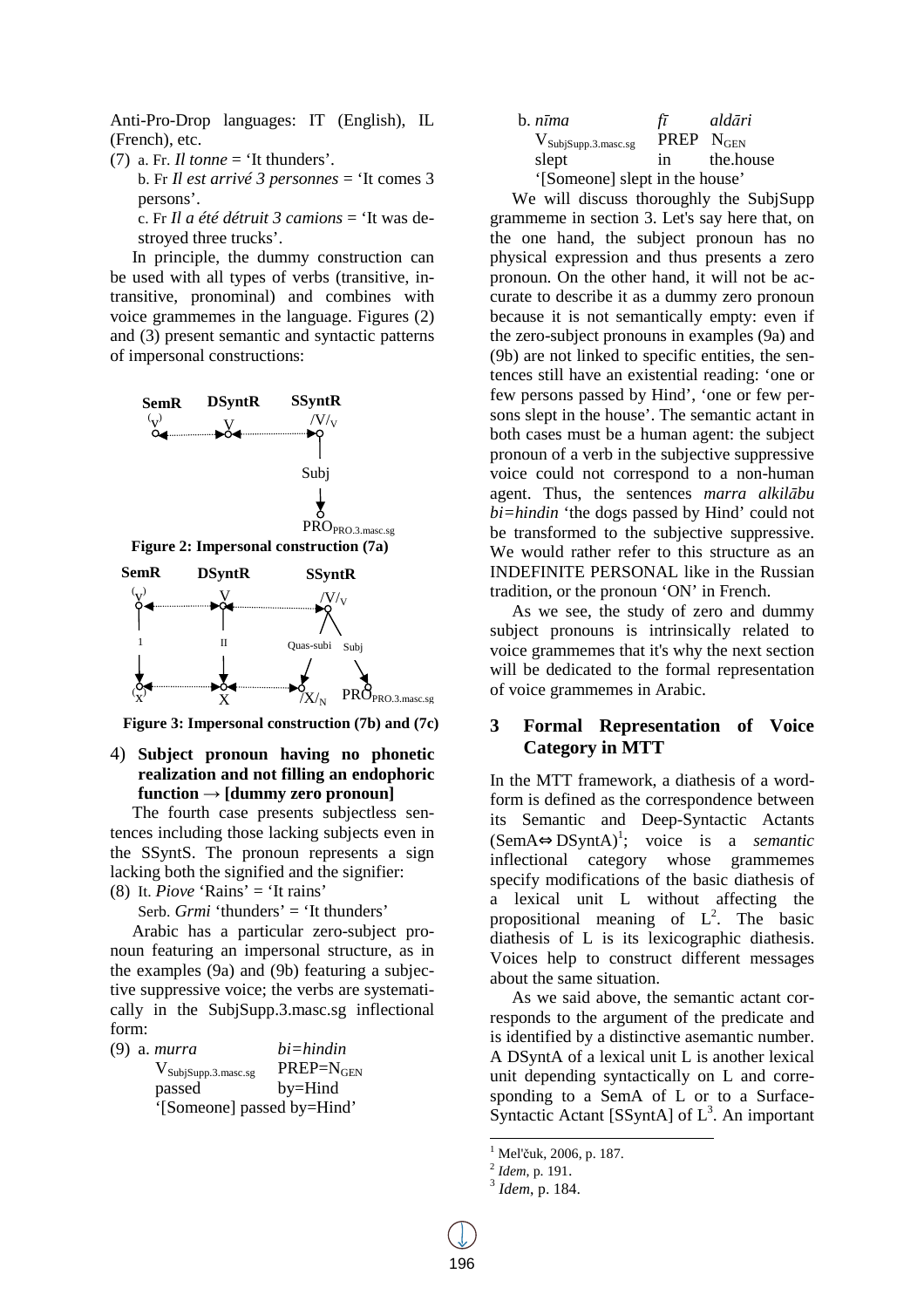feature of DSyntAs is their intermediate character as an interface between the SemAs and the SSyntAs of a lexical unit: they are determined either semantically or surfacesyntactically. The dummy subject, whether with expletive or no physical expression, does not appear in the DSyntS.

DSyntA are identified by meaningful Roman numbers and ordered following the decreasing obliqueness. Each number corresponds to a family of surface-syntactic constructions brought together because of their similarity. Thus, DSyntA I stands for the syntactic constructions that express the subjectal SSynt-relation; DSyntA II represents, among others, the DirO, the Indirect or Oblique object, and the Agentive complement with the passive form of a transitive verb; DSyntA from III to VI represent more oblique objects/complements.

The diathesis of L can be modified by one of the following three operations: PERMUTATION of the DSyntAs of L with respect to the corresponding SemAs, SUPPRESSION of DSyntAs of L (which means that the SemA involved cannot be manifested syntactically as a direct syntactic dependent of L. This means blocking the slot of this DSyntA), REFERENTIAL IDENTIFICATION of two SemAs, with obligatory suppression of at least one DSyntA.

There are four possible main voices: active, passive, suppressive and reflexive. The passive voice consists of assigning another DSynt-role (II or III) to the expression that fills the DSyntrole I in the active voice. There are five possible passive voices:

- Full, if both DSyntAs of L are affected (I  $\Rightarrow$  II and simultaneously II  $\Rightarrow$  I).
- Partial, if only one of the DSyntAs of L is affected ( $I \Rightarrow III$ , while II remains in place and nothing becomes I).
- Promotional, if the passive promotes the DSyntA II to I and demotes the DSyntA I.
- Demotional, if the passive demotes the DSyntA, without promoting anything.
- − Agentless, if the passive does not allow for an Agentive Complement.

According to this formalism, Arabic has the following six voice grammemes:

#### **1) Active voice [Act.]**

It is the basic diathesis: the DSyntA I corresponding to the primary semantic argument is linked to the SSynt subject  $[x'_1, X_I, (x'_s, x'_s)]$ :

| Subject | Object |
|---------|--------|

The Zero-Subject pronoun in the active voice has a full meaning, a syntactic presence but no physical expression  $[x_1, X_L / \mathcal{O}/_{\text{subj-pro}}]$ . The verb may be transitive (10a) or intransitive (10b), regardless of the verb tense:

(10) a. *qālat Øpro.3.fem.sg alhaqa*  $V_{\text{act.past.3.fem.sg}}$  N<sub>def.ACC</sub> said [she] the truth '[She] said the truth' b. *janaamuun Øpro.3.masc.pl* **Vact**.pres.3.masc.pl are.sleeping [they] '[They] are sleeping'

It will not be accurate to consider the above sentences as elliptical constructions. The omission is not intentional but grammatically required: the pronoun filling the subject function does not have a morpho-phonetic expression. We prefer distinguishing between the grammatical obligatory omission and the discursive or stylistic omission even if the latter one is occasionally obligatory also.

We should also differentiate the zero subject pronoun from the completive clause that may fill the subject function as in the following example:

(11) *balagha=nī* [*anna=ka satarhalu*]**subjClause** Vact.pr.3.masc.sg=PRO1.pl [CONJ=PRO V]**subj** was.informed=me [that=you will.leave] 'I was informed that you will leave'.

#### *A Demotional Active voice* **[DemAct.]**

The detransitivization of some verbs may feature an impersonal construction: the subject is a dummy zero subject pronoun ( $\mathcal{O}^{\emptyset}$ <sub>3.MASC.SG</sub>), the SemA 1 [X] is demoted to DSyntA II rank, the SemA 2 is omitted and the DSyntA III [Y] keeps its rank:

|      | ш    |
|------|------|
| OblO | OblO |

Let's take the example of the trivalent verb KAFAA meaning 'suffice' (X suffices as Y for Z):

(12) *takfī=nā*DirO *alsūratu*subj *šāhidanco-predicate*  $V=PRO$   $N_{\text{def,NOM}}$   $N_{\text{indef,ACC}}$  suffice=us the.picture a.witness 'The picture suffices for us as a witness'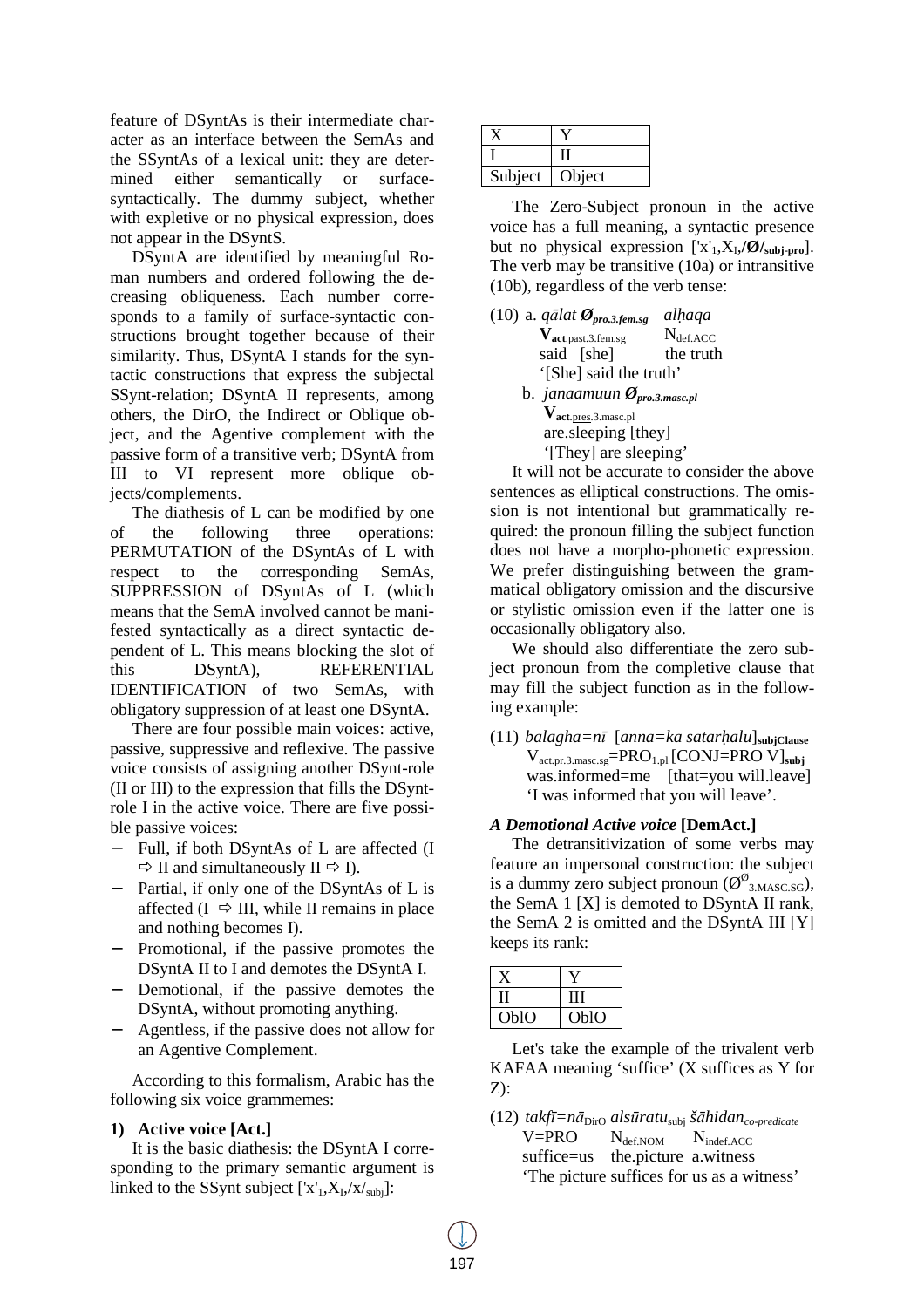The verb is in the demotional active present 3 feminine singular form as in agreement with the singular feminine noun *alsūratu* filling the subject function. Its actants are distributed as follow:

| Subj     | DirO | CoPred  |
|----------|------|---------|
| alsūratu | na   | šāhidan |

The co-predicate may be omitted without affecting the sentence's grammaticality: '*takfī=nā alsūratu*'. The direct object may also be omitted: '*takfī alsūratu*', meaning 'the picture suffices' or 'the picture is enough'. The DSyntA III could be realized as an obliqueobject: '*takfī alsūratu ka*PREP*=šāhidin*GEN'.

The verb may also have a particular government pattern with a demoted DSyntA I as in the following sentence:

(13) *kafā* [*bi=alsūrati*] *šāhidan*  $V_{\text{DemAct.past.3.masc.sg}}$  [ $\text{prep=}\mathbf{N}_{\text{fem.sg.GEN}}$ ]  $N_{\text{ACC}}$ is enough [of the picture] witness 'The picture suffices as a witness'.

The sentence literally means 'It<sub>subject</sub>  $makes\_sufficient \t witness<sub>CoPred</sub> \t with the pic$ ture $_{\text{Oblo}}$ . The verb is in the demotional active **past** 3.**masculine**.singular form. It will not be inaccurate to use the verb in the present form, yet we don't notice a frequent use of it: **'***jakfī bi=alsūrati šāhidan*'. The valency of kaf $\bar{a}_{act, pr| past.3 \text{ }mass. sg}$  is  $(\emptyset_{subi}, ObIO, CoPred).$ 

We can't follow the Arabic traditional grammar and analyze the prepositional phrase [bi=alsūrati] as a subject. We have here a demotional transformation of the DSyntA I from SSynt Subject rank to SSynt Oblique Object rank, the result is an impersonal construction with a subject pronoun featuring no meaning and no morpho-phonetic realization. The verb is systematically in the DemAct.3.MASC.SG inflectional form.

Some verbs govern by default this exceptional construction. In the following sentences the verb is systematically in the DemAct.3.MASC.SG whether the verb is in the past (14a) or the present (14b) form even if the lexemes expressing the SemA I are feminine nouns. These examples express the exclusion: the verb preceded by a negative particle governs an exclusive construction composed of the exclusive particle *'illa* followed by a noun referring to the SemA I of the verb in the affirmative form.

| (14) a. mā fāza                                     | 'illa      | 'anti |
|-----------------------------------------------------|------------|-------|
| Pa $V_{DemAct, past.3,masc.sg}$ Pa $PRO_{2.5em.sg}$ |            |       |
| neg won                                             | except you |       |
| 'Only you have won'                                 |            |       |
| 1. I = $\cdot$ III I I I I I C III II II II $\cdot$ |            |       |

| b. lā jadkhulu almawki <sup>c</sup> a 'illa |    | 'alfatajātu        |
|---------------------------------------------|----|--------------------|
| Pa V <sub>DemAct.pr.3.masc.sg</sub>         | Pa | $\rm N_{3.5em.pl}$ |
| neg enters the site                         |    | except the girls   |
| 'Only girls may enter the site'             |    |                    |

The pronoun [*'illa 'anti2.fem.sg*] or the noun [*'illa 'alfatajātu3.fem.pl*] could not be considered as the subject of the head verbs for several reasons:

First, the verbs do not agree in gender with these elements.

Second, the verbs are in the negative form or these lexical elements correspond to the SemA I of the verbs in the affirmative form, as it shows the translation.

Third, as we said above, the subject pronoun has no physical expression in Arabic and so the pronoun *'anti* in (14a) cannot fulfill the subject function. This pronoun will disappear for example in the affirmative non-exclusive construction: *fuzti*<sub>Act.past.2.fem.sg</sub> 'you won'. By analogy, the noun *'alfatajātu* in (14b) is not the subject. The sentences may be literally translated by: 'It won not except you' and 'It enters not the site except the girls'.

For these reasons, in my opinion, it will be pertinent to distinguish between an active and a demotional active voice.

#### **2) Full Promotional Passive voice**

In Arabic, as in Semitic languages, the passive voice is originally used only when the agent could not be expressed because it is unknown or the speaker does not want to name it. Therefore, the general rule is that the verb in the passive voice does not govern an agentive complement corresponding to the SemA I. However, even if the full passive voice is not frequent in Arabic, there are a number of prepositions and complex prepositions that are believed to be the equivalent of English agentive *by*. The SemA 1 is demoted to the DSyntA II rank, and conversely, DSyntA II is promoted:

| Сo | Subject |
|----|---------|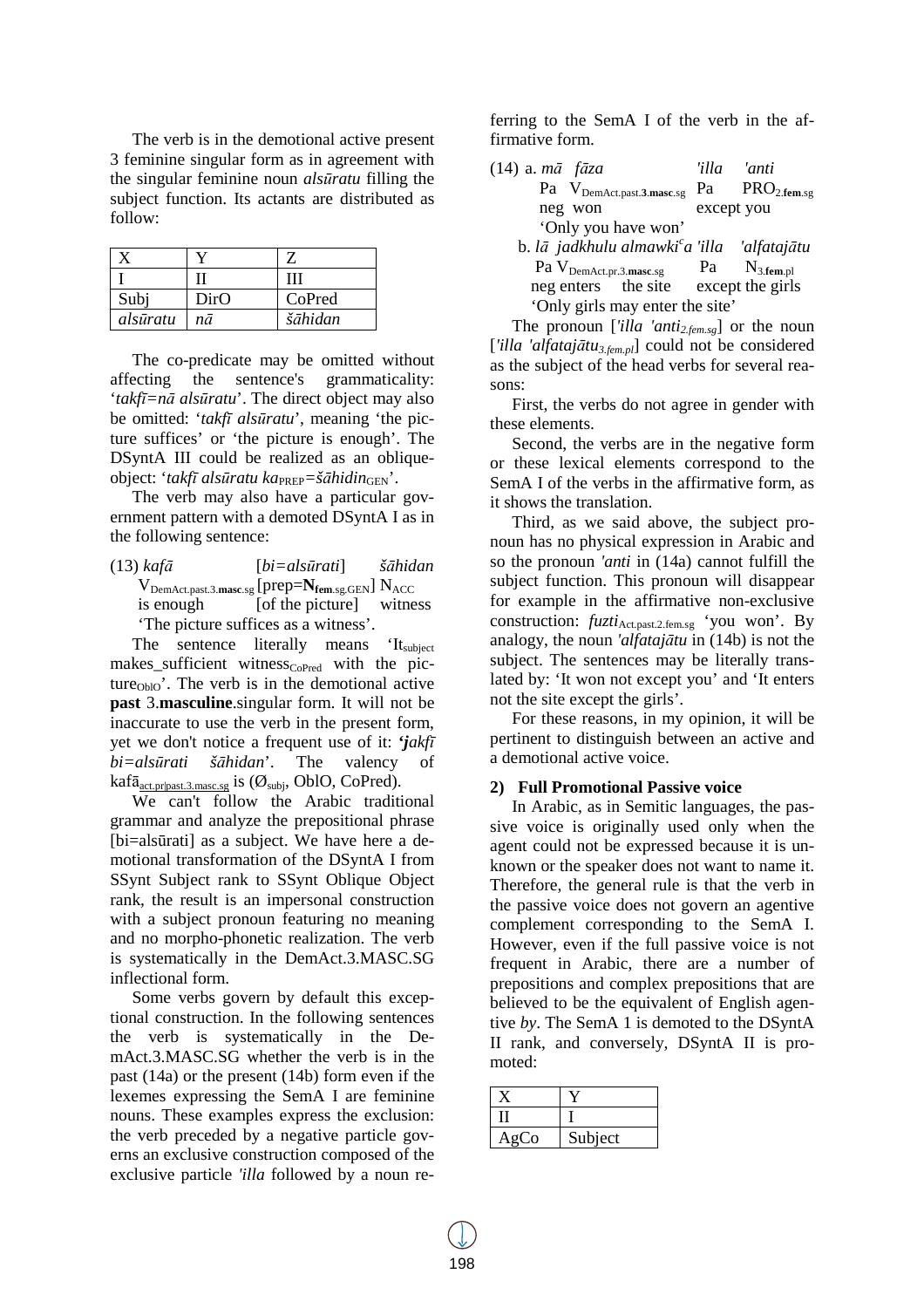The most common prepositions and complex prepositions introducing an agentive complement (AgCo) are: /bi/, /li/ /min/ /°abr/ 'by'; /bi-sababi/ 'because of'; /min dzānibi/ 'from the side of';  $\ell$ alā jadi/'ajdi/' at the hand/s of'; /min qibali/ /min khilāli/ 'on the part of'; /biwāsita/;  $\sqrt{2}$  an tarīqi/ 'by means of'. The agentive complement may denote a human agent (15a) and (15b) or an entity expressing the way or the instrument (15c) and (15d):

- (15) a. *kutibat alriwāyatu biwāsitati zajdin* was.written the.novel **by** Zayd 'The novel was written by Zayd'.
	- b. *futihat alrisālatu <sup>c</sup> an tarīqi almustaqbili* was.opened the.message **by** the.receiver 'The message was opened by the receiver'.
	- c. *futiha albarīdu <sup>c</sup> an tarīqi mawqi<sup>c</sup> i* was.opened the.mail **by** my.site
	- 'The mail was opened by my site'. d. *muni<sup>c</sup> a albaladu <sup>c</sup> abra al'istiftā'i*
	- was.prevented the.country **by** the.referendum

 'The country was prevented by the referendum'.

The full passive transformation is strongly due to the impact of translation from European languages in contemporary practice, particularly in journalism and IT fields. In the active voice, the agentive complement is promoted to the subject rank. Examples (16) present the active transformation of the sentences in (15): the agent regains its position as a subject in the nominative form followed by the direct object in the accusative form (ended by the vowel  $\langle a \rangle$ .

(16) a. *kataba zajdun*subj *alriwāyata* b. *fataha almustaqbilu*subj *alrisālata*  c. *fataha mawqi<sup>c</sup> i*subj *albarīda* d. *mana c a al'istiftā'u*subj *albalada*

## **3) Agentless passive voice [AgPass]**

It is the most frequent passive in Arabic. The passivization of a bivalent verb consists of the suppression of the DSyntA I corresponding to the subject in the basis diathesis and the promotion of the DSyntA II. The agentless passive voice is intrinsically related to the detransitivization process. In the remainder of the sub-section, we will present three specific cases: first the passivization of verbs governing *'an/'anna* 'that'-construction, the decreasing of the valence of bivalent verbs (intransitivization), then the decreasing of the valence of trivalent verbs governing a clausal object.

1) Verbs governing *'an/anna*-constructions

The government pattern of some verbs categories, mainly verbs of speech includes three actants: a subject, an *'an/anna*construction as a direct object, and according to the verb, an indirect object. With the agentless passivization process, the direct object completive clause is promoted to the subject rank:

| $Subjectan/anna-construction$ |
|-------------------------------|

No changes occur in the clause and the verb is systematically in the 3.masc.sg inflectional form (17a). We notice that some verbs are more frequently used in the passive form rather than the active on (17b). The most common equivalent in this case is the impersonal construction  $\{IT + to be + ADJ\}$ . Yet, the Arabic construction is not an impersonal one: the head verb governs systematically a completive clause as subject.

| $(17)$ a. luhitha                 | $[ 'anna  ]subj_C clause$                                  |
|-----------------------------------|------------------------------------------------------------|
|                                   | $V_{AgPass, past.3,masc.sg}$ [CONJ] <sub>subj_Clause</sub> |
| noticed                           | [that]                                                     |
| 'It was noticed that'.            |                                                            |
|                                   | b. justahsanu $['an tahdira]_{subj\_Clause}$               |
|                                   | $V_{AgPass, past.3,masc.sg}$ [CONJ] <sub>subj_Clause</sub> |
| is.better                         | [that you.come]                                            |
| 'It would be better if you come'. |                                                            |

2) Intransitivization

When a bivalent verb undergoes agentless passivization, the direct object is promoted to the subject rank and the SemA 1 is not expressed:

| Subject |
|---------|

The lexeme filling subject SSynt Relation has generally a vague or a general meaning like [en. MATTER], [fr. AFFAIRE] and [ar. 'AMR] (18 a-b). We note that the verb agrees in gender with the lexical subject.

| $\lceil 'al'amru \rceil_{\text{subi}}$                      |
|-------------------------------------------------------------|
| $\rm V_{AgPass, past.3,masc.sg}$ $\rm N_{def.masc.sg. NOM}$ |
| was.settled the.matter                                      |
| The matter was settled'                                     |
| $[a] = mas' alatu]_{subi}$                                  |
| $\rm V_{AgPass, past.3.1cm,sg}$ $\rm N_{def.1cm,sg. NOM}$   |
| was.reviewed the issue                                      |
| The issue was reviewed'                                     |
|                                                             |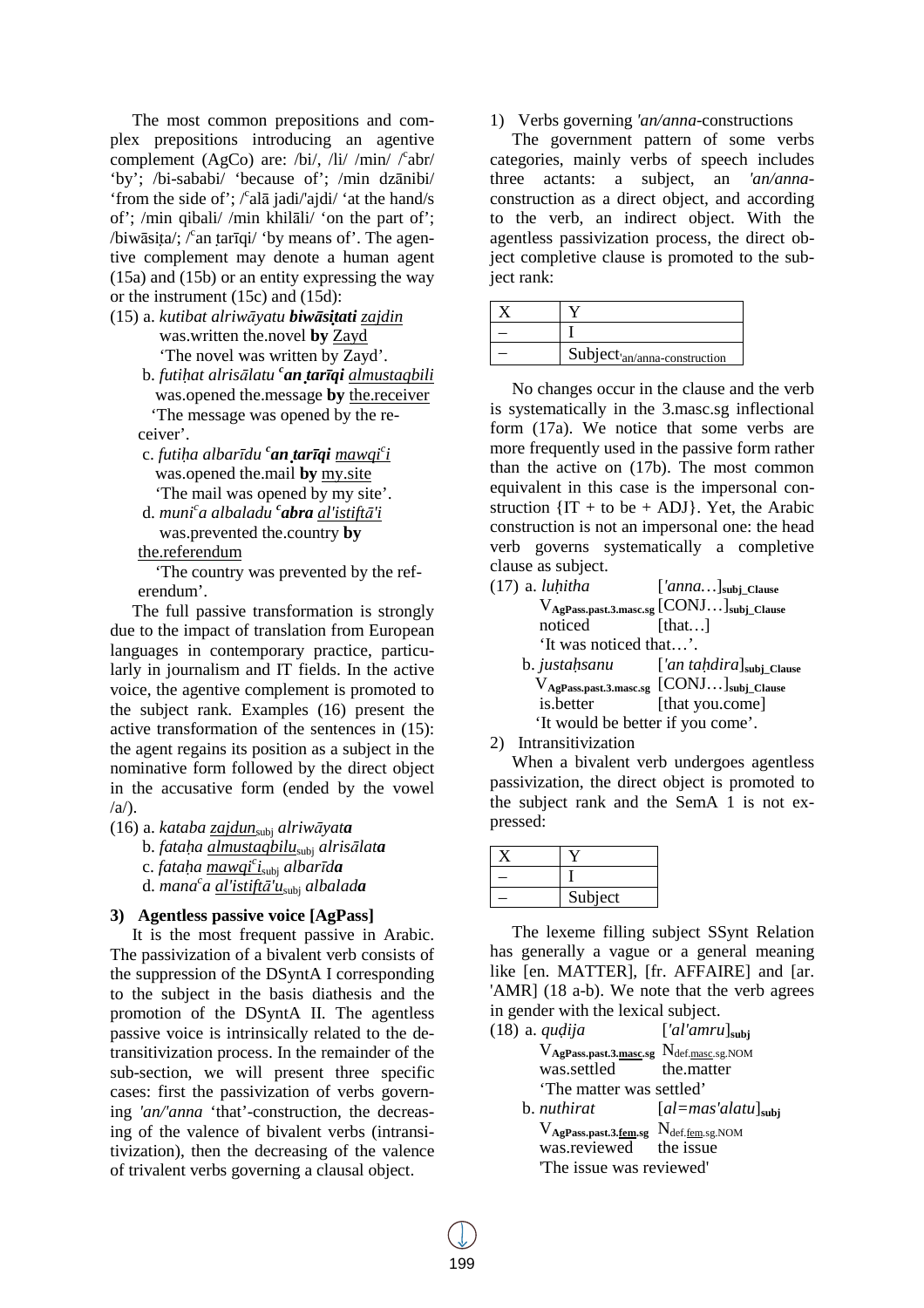The SSynt subject role may be filled by a **non dummy zero morpho-phonological subject pronoun**: a pronoun, as we said above, having a full meaning, a syntactic presence but no physical expression. In the following examples, the non dummy zero subject pronoun is the 3rd masculine plural personal pronoun in (19a), the  $1<sup>st</sup>$  singular personal pronoun in (19b) and the  $2<sup>sd</sup>$  feminine singular pronoun in (19c). The subject identification was allowed by the verb agreement. So, even if the subject pronoun is deprived of a physical expression, it has a full meaning and a syntactic presence.

| (19) a. <i>qutilu</i> $\emptyset_{\text{subi-pro}}$ | $djam\bar{t}$ an |
|-----------------------------------------------------|------------------|
| V <sub>AgPass.pr.3.masc.pl</sub>                    | N                |
| have been killed                                    | all              |
| 'They all have been killed'.                        |                  |
| 'ukaddabu $\emptyset$ <sub>nab</sub> ang            | $d\bar{a}'$ iman |

- $\boldsymbol{\nu}$   $\boldsymbol{\omega}$ <sub>subj-pro</sub>  $V_{Ag.Pass.pr.1.sg}$  ADV am accused of lying always 'I am always accused of lying'.
- c. *bulliāti* Øsubj-pr *bi=nadjāhu=ki*  $V_{AgPass,pr.2.fem.sg}$  PREP=masdar=PRO<br>was informed by=success=vours by=success=yours 'You was informed of you success'.

3) Decreasing the valence of trivalent verbs

The passivization of trivalent verbs governing a clausal object, e.g. *'arā* (X<sub>I</sub>, Y<sub>II</sub>, Z<sub>III</sub>) 'X show to  $Y$  that  $Z'$ , consists of the suppression of DSyntA I, the promotion of the DSyntA III to DSyntA I rank while DSyntA II keeps its rank:

| Obj.Clause   Subject |  |
|----------------------|--|

In the example  $(20)$ , the verb is in the  $2<sup>sd</sup>$ singular form. The SSynt subject role is filled by a **non dummy zero morpho-phonological subject pronoun.** There is a particular communicational issue with the verb *'arā* in this context: the sentence literally means 'You are shown what happened', however its accurate English equivalent is 'I wonder what happened'. This discernible communicational change is due to the agentless passivization transformation. In the Arabic sentence, even if the subject is a non dummy pronoun, it is not individuated. The subject pronoun does not also support a general reading. The example (20) presents so a syntactic constraint structure. It closest equivalent in English is the sentence 'I wonder…'

 $(20)$  *tur* $\bar{a}$   $\emptyset$ <sub>pro</sub> [m $\bar{a}z\bar{a}$  *hadath*]<sub>Obj clause</sub>  $V_{AgPass, pr.2sg}$  [interro.  $V_{act, pr.3.masc.sg}$ ] is.shown [what happened] 'You are shown what happened'.

## 4) **Partial Agentless passive voice [PaAg-Pass]**

The partial agentless passivization process concerns verbs governing a completive clause or a free direct/indirect speech. It denotes a detransivization process: the DSyntA I is omitted, the DSyntA II corresponding to the completive clause and the DSyntA III, in case of trivalent verb, are respectively promoted.

| Subj.Clause   ObjCo |  |
|---------------------|--|

The Examples (21) present the passivization of trivalent verb  $q\bar{a}l\bar{a}$  (X<sub>I</sub>, Y<sub>II</sub>, Z<sub>III</sub>) 'X say to Y that  $Z^{\prime}$  (21a) and bivalent *juntazaru* ( $X_{I}$ ,  $Z_{II}$ ) 'X expecting that Y' (21b). The verb agrees with the subject clause and is systematically in the  $3<sup>rd</sup>$  masculine singular inflectional form. The sentences do not present so an impersonal construction even if the English equivalent is.

| $(21)$ a. $q\bar{u}la$                                     |                                                                   | $[la=hu]_{\text{ObiCo}}$ $['irhal]_{\text{subi}}$ |
|------------------------------------------------------------|-------------------------------------------------------------------|---------------------------------------------------|
|                                                            | $V_{PaAgPass.3 \text{.}mass.sg}$ [PREP=PRO] [] $_{\text{clause}}$ |                                                   |
|                                                            | was.said [to=him]                                                 | $\lceil$ go]                                      |
| 'It was said to him: go'.                                  |                                                                   |                                                   |
| b. juntazaru ['an juthmira 'amalu=nā] $_{subi}$            |                                                                   |                                                   |
| $V_{PaAgPass.3 \text{.} \text{masc.} \text{sg}}$ [] clause |                                                                   |                                                   |

 is expected [that get fruitful our hope] 'It is expected that hope get fruitful results'.

## **5) Full suppression passive voice [FullSup-Pass]**

A distinctive feature of the MTT approach lies in the definition of voice based on a deep syntactic level as an intermediate. Any expression that syntactically depends on L and manifests a SemA of L is a DSyntA of L. Yet, a displacement process can take place: L may govern a DSyntA not corresponding to one of its SemAs. According to MTT: "*An added displaced DSyntA is by definition unrelated to any of L's SemAs and therefore cannot modify the diathesis of L*" 4 .

Arabic full suppressive passivization process consists of the raising of an adjunct to the subject rank; the adjunct denotes the nomina-

-

<sup>4</sup> Mel'čuk, 2006, p. 192.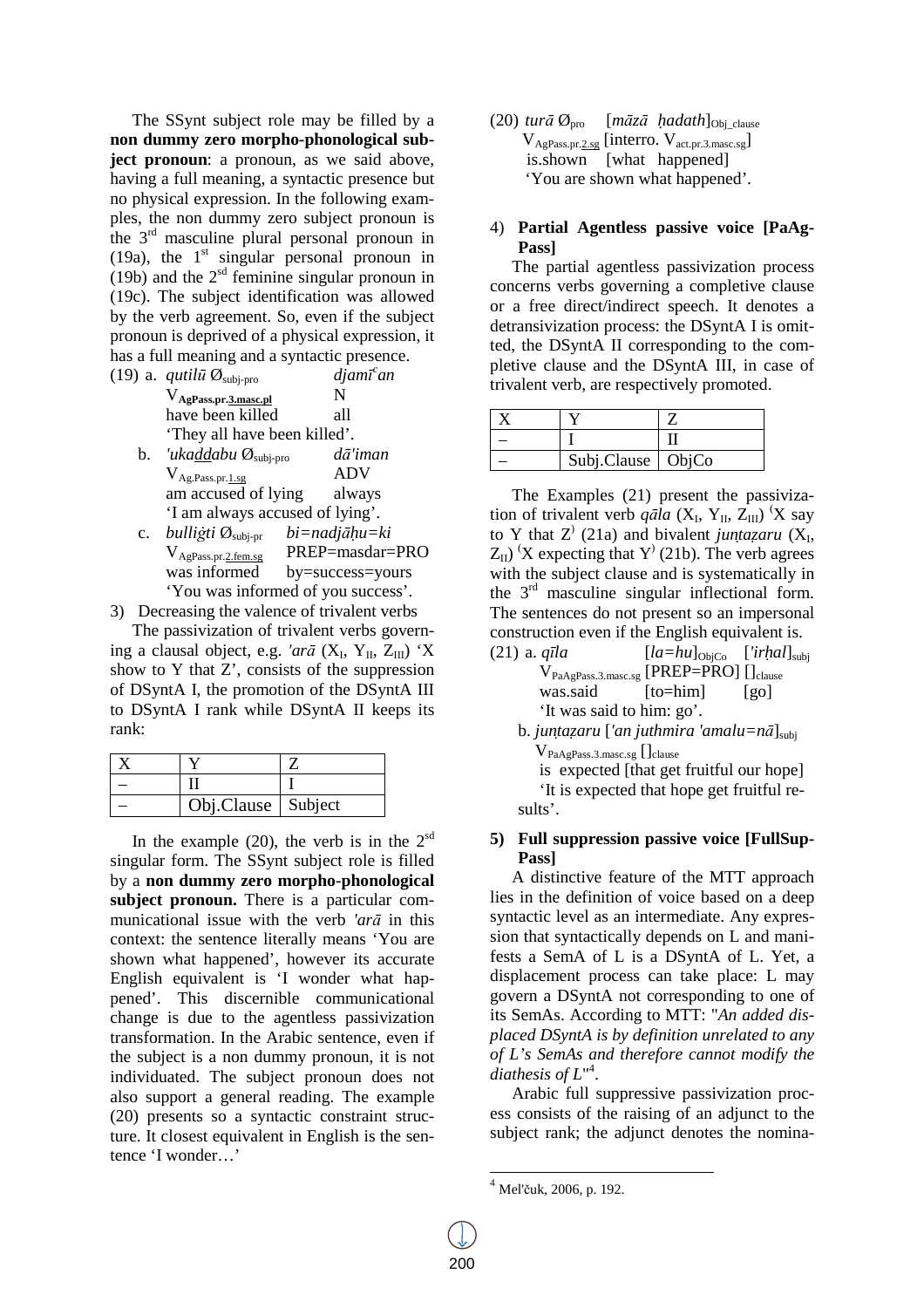tive case mark and triggers verb agreement (only for gender, as it is usual in VSO order). Both DSyntA I and II are suppressed and the DSynt A III is promoted: [DSyntA III, CircCo, Accusatif]  $\Rightarrow$  [DSyntA I, Subject, Nominative].

|  | Subject |
|--|---------|

In the examples (22), the DSyntAs III corresponding respectively to the SSynt circumstantial of time, place and manner are promoted to the SSynt subject rank by a full suppressive passivization process. The lexemes *laylatun*, *almadīnatu* and *farahun* cannot be analyzed as direct objects because they denote the nominative case mark /u/:

| (22) <sub>Time</sub> suhirat bolar il <u>aylatun</u> mumti <sup>c</sup> atun |
|------------------------------------------------------------------------------|
| $V_{pass}$ .3.fem.sg $N_{fem. NOM}$ ADJ <sub>NOM</sub>                       |
| was.stayed night funny                                                       |
| 'The night was stayed funnily'                                               |
| almadīnatu<br>place qudijat                                                  |
| $V_{pass.3.$ fem.sg $N_{\text{fem.}NOM}$                                     |
| was. spent [time] [in] the city                                              |
| The city was spent time in'.                                                 |
| <sub>manner</sub> furiha <u>farahun</u> kabīrun                              |
| $V_{pass.3 \text{.}massc.}$ $N_{\text{masc.}NOM}$ ADJ                        |
| was.rejoiced joy<br>great                                                    |
| 'A great joy happened'                                                       |

An individuated Agent generally controls the action. Yet, this is not an unrestricted rule. In the following example, the agent is a dog. The meaning of the verb *nubiha* 'bark' disallows the individualization of the agent:

| $(23)$ manner <i>nubiha</i>                                            | nibāhun shadīdun |  |
|------------------------------------------------------------------------|------------------|--|
| $V_{pass.3 \text{.} \text{masc.} \text{sg}}$ N <sub>masc.NOM</sub> ADJ |                  |  |
| was barked barking intensive                                           |                  |  |
| 'It was barked intensively'                                            |                  |  |

The following figure presents the respective Semantic, DSynt and SSynt representations of the example (23). We note that the subject function is not filled by a semantic actant of the verb, and that the agent is not human.

 $\overline{a}$ 



## **Figure 4: Full suppressive passivization process and non individuated agent**

A "circumstantial aspect" may also be promoted to the subject rank. The "circumstantial aspect" or the "accusative of relation" is an indefinite singular noun corresponding to the SemA I of the verb (El Kassas, 2005). A synecdochic relation exists between the subject and the circumstantial aspect. The full suppressive passivization process consists of the suppression of the subject and the promotion of the circumstantial aspect to fill this function. In the following example, it exists a synecdochic relation between the lexeme /alkūbu/ 'the glass' and the lexeme /mā'an/ 'water'. The first one is the subject of the verb /fāda/ 'overflow' at the active voice, while the second one is promoted to the subject rank at the full suppressive passive voice.

| (24) <i>fāda</i>                                                                 | alkūbu | mā'an          |
|----------------------------------------------------------------------------------|--------|----------------|
| $V_{\text{act,past.3,masc.sg}}$ $N_{\text{masc.sg. NOM}}$ $N_{\text{indef.ACC}}$ |        |                |
| overflowed glass                                                                 |        | water          |
| 'The glass overflowed of water'                                                  |        |                |
|                                                                                  |        |                |
| fīḍa                                                                             |        | $alm\bar{a}'u$ |

| Tua                                      | uinu u                    |
|------------------------------------------|---------------------------|
| $V_{\text{FullSuppPass.past.3.masc.sg}}$ | $N_{\text{masc.sg. NOM}}$ |
| overflowed                               | water                     |
| 'The water overflowed'                   |                           |

In brief, the verb in the full suppressive passive voice governs systematically a lexeme as a subject. We don't think that a pronoun could fill the subject function of the full suppressive passive voice.

#### **6) Subject suppressive voice (SubjSupp)**

This voice is commonly called *impersonal passive*. Like Slavic and some Romance languages, Arabic has no physical expression of impersonal pronoun. This analysis follows Teeple (2008), Saad 1982, Mohammad (1999), Fassi Fehri (1982), and Fischer (2002), but contrarily to them, we will not use the term *impersonal passive* that we find inaccurate. We will use rather the term *subject suppressive voice.* This voice occurs with indirect transitive verb: V (subject, oblique object). The DSyntA

<sup>&</sup>lt;sup>5</sup> In these examples, the abbreviation 'pass' refers to the full suppressive passive grammeme. We ought to this abbreviation for space reason, but in example (24), we will use the abbreviation 'Full-SuppPass'.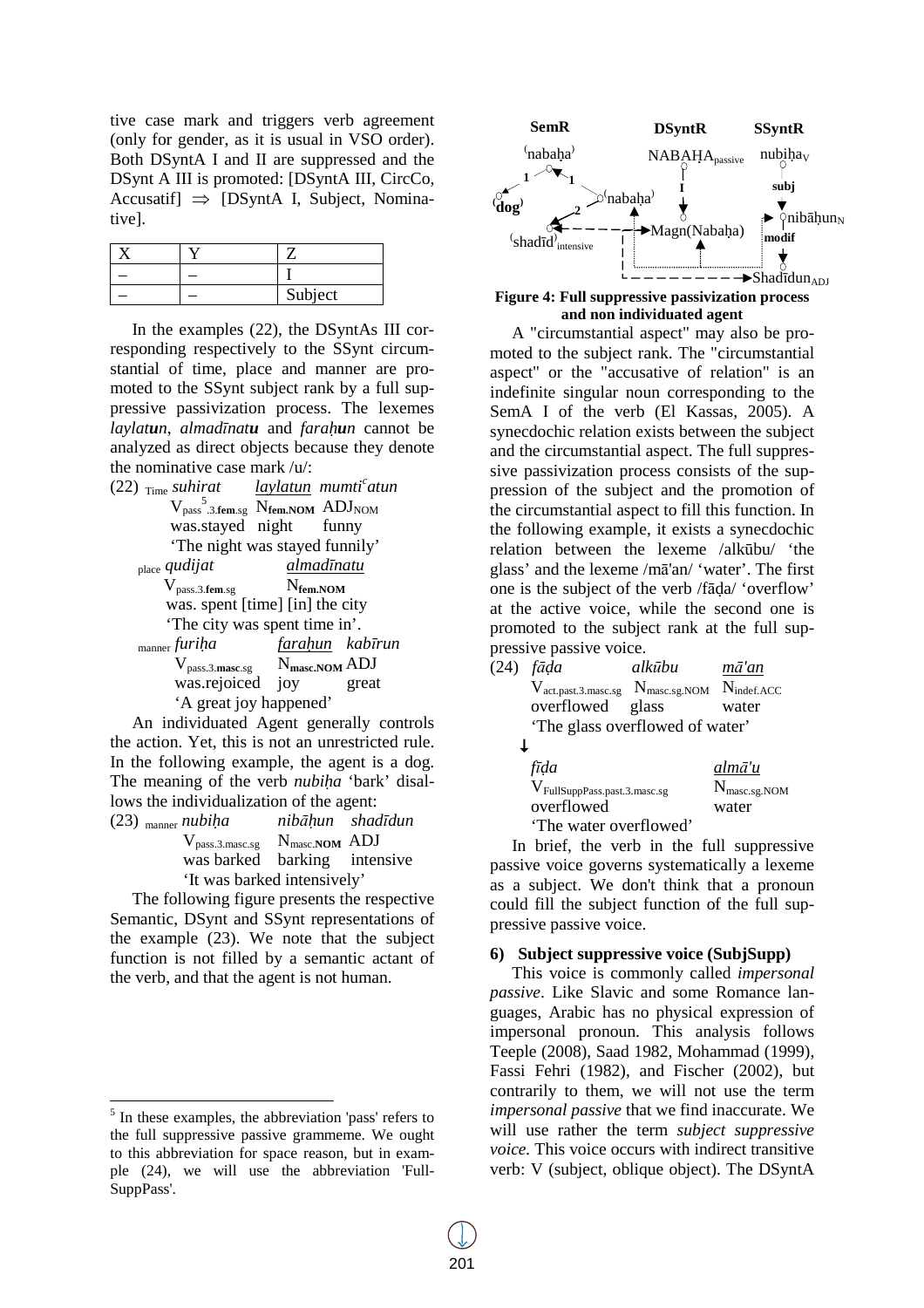I is suppressed while the DSyntA II keeps its SSynt oblique rank. The SSynt subject role is fulfilled by a linguistic sign having no meaning and a zero phonetic realization. The head verb is only in the  $3<sup>rd</sup>$  masculine singular form.

| OblO |
|------|

We will content ourselves by mentioning that verbs accepting the subject suppressed voice may express, among others, a general or psychological situation (25a), a physiological (25b-c) state, or an action verb (25d). The OblO in all cases expresses the experiencer. We will not go any further in the semantic classification which will need more details.

| $(25)$ a. 'u <sup>c</sup> tunija | $[b_i = h\bar{a}]_{\text{OblO}}$                                              |
|----------------------------------|-------------------------------------------------------------------------------|
|                                  | $V_{SubjSupp.3.\text{masc.sg}}$ [PREP=PRO <sub>fem.sg</sub> ] <sub>OblO</sub> |
| was.taken.care [of=him]          |                                                                               |
| 'It was taken care of her'       |                                                                               |

- b. *'uāmija* [*<sup>c</sup>*  $[alaj=hi]_{\text{Ob}I}$  $V_{SubjSupp.3.\text{masc.sg}}$  [PREP=PRO $_{\text{masc.sg}}$ ]OblO was.fainted [on=him] 'He fainted'
- **c.** *ġurrira*  $[bi=him]_{\text{OblO}}$  VSubjSupp.3.masc.sg [PREP=PROmasc.pl]  $decieved$   $[of=them]_{OMO}$ 'They was deceived'
- d.  $J\bar{i}'a$   $[bi=hindin]_{\text{OblQ}}$  $V_{SubjSupp.3.\text{masc.sg}}$  [PREP= $N_{\text{fem.sg.GEN}}$ ]  $comé$  [with-Hind] $<sub>ObIO</sub>$ </sub> 'They brought Hind'

The oblique object may also express an action and be expressed by a masdar:

 $(26)$  *sumiha*  $[bi=alkhuri\bar{a}zi]_{\text{OblO}}$  $V_{Subisump}$  [PREP= $N_{\text{masdar}}$ ]<sub>OblO</sub> was allowed  $[$ to leave $]$ <sub>OblO</sub> 'It was allowed to leave'

The subject suppressive process can lower the SSynt rank of the DirO in a detransitivization process, no internal argument is promoted to the subject rank. For example, in (27) below, the lexeme *almas'alata* 'the issue' fills the direct object function in the active voice and denotes the accusative case mark /a/. In the passive voice, the lexeme is promoted to the subject rank, takes the nominative case mark /u/ and governs the head verb agreement; while with the subject suppressive transformation, it is demoted to the oblique object rank and takes the genitive case mark /i/. The verb in this case is in the 3.masc.sg form and the subject is systematically a dummy zero pronoun.

| (27) natara                        | $[X]_{subi}$ [almas'alata] <sub>DirO</sub> |  |  |
|------------------------------------|--------------------------------------------|--|--|
| $V_{\text{act.pr.3,masc.sg}}$      | $[N_{\text{def.fem.sg. ACC}}]$             |  |  |
| reviewed                           | $[X]_{subi}$ [the issue] $_{DirOACC}$      |  |  |
| 'X reviewed the issue'             |                                            |  |  |
| nuthirat                           | [almas'alat <b>u</b> ] $_{subi}$           |  |  |
| $V_{pass, pr.3.$ fem.sg            | $[\mathrm{N}_{\text{def.fem.sg.}Nom}]$     |  |  |
| was.reviewed                       | [the issue] $subi. NOM$                    |  |  |
| The issue was reviewed'            |                                            |  |  |
| nuthira                            | [fī almas'alati] $_{\text{ObIO}}$          |  |  |
| $V_{SuppPass,pr.3.\text{masc.sg}}$ | [PREP Ndef.fem.sg.GEN]                     |  |  |
| was.reviewed                       | [in the issue] <sub>OblO.GEN</sub>         |  |  |
| 'It was reviewed in the issue'     |                                            |  |  |

In the traditional Arabic grammar, the prepositional constituent is analyzed as the subject. In my opinion, this analysis is totally inaccurate.

In case of intransitive or monovalent verb, the subject suppressive transformation consists of the omission of all verb' actants. In the following examples, the verbs govern only a circumstantial of place or time. Again the subject is a dummy zero pronoun and the verb systematically in the 3.masc.sg inflectional form:

| $(28)$ <sub>place</sub> thuhiba | ['ilā manzilu=ka] $_{\text{Circ}}$                                                                   |  |  |
|---------------------------------|------------------------------------------------------------------------------------------------------|--|--|
| was.gone                        | [to house=your] <sub>Circ</sub>                                                                      |  |  |
| 'It was gone to your house'.    |                                                                                                      |  |  |
| $_{place}$ dzulisa              | $[\text{f} \bar{\textit{t}} \textit{al} \textit{g} \textit{ur} \textit{f} \textit{a}]_{\text{Circ}}$ |  |  |
| was.sat                         | [in the.room] $_{\text{Circ}}$                                                                       |  |  |
| 'It was sat in the room'.       |                                                                                                      |  |  |
| time <i>sufira</i>              | $[iawmu$ alsabti $]_{\text{Circ}}$                                                                   |  |  |
| was.traveled                    | [day Saturday] <sub>Circ</sub>                                                                       |  |  |
| 'It was traveled on Saturday'   |                                                                                                      |  |  |

As in a pro-drop language, impersonalization in Arabic means that the subject pronoun has no meaning and zero physical expression, which means that the subject function is fulfilled semantically, syntactically and morphologically by an empty actant. The analysis is rigorous yet the introduction of an empty element in this way jeopardizes its acceptability. The only justification of the presence of an empty subject in the sentence is to copy verb agreement. The following figure presents the representations of the sentence *dzulisa* [*fī alghurfa*] 'It was sat in the room'. As we see, the subject does exist syntactically while it has no deep-syntactic or morphological existence.